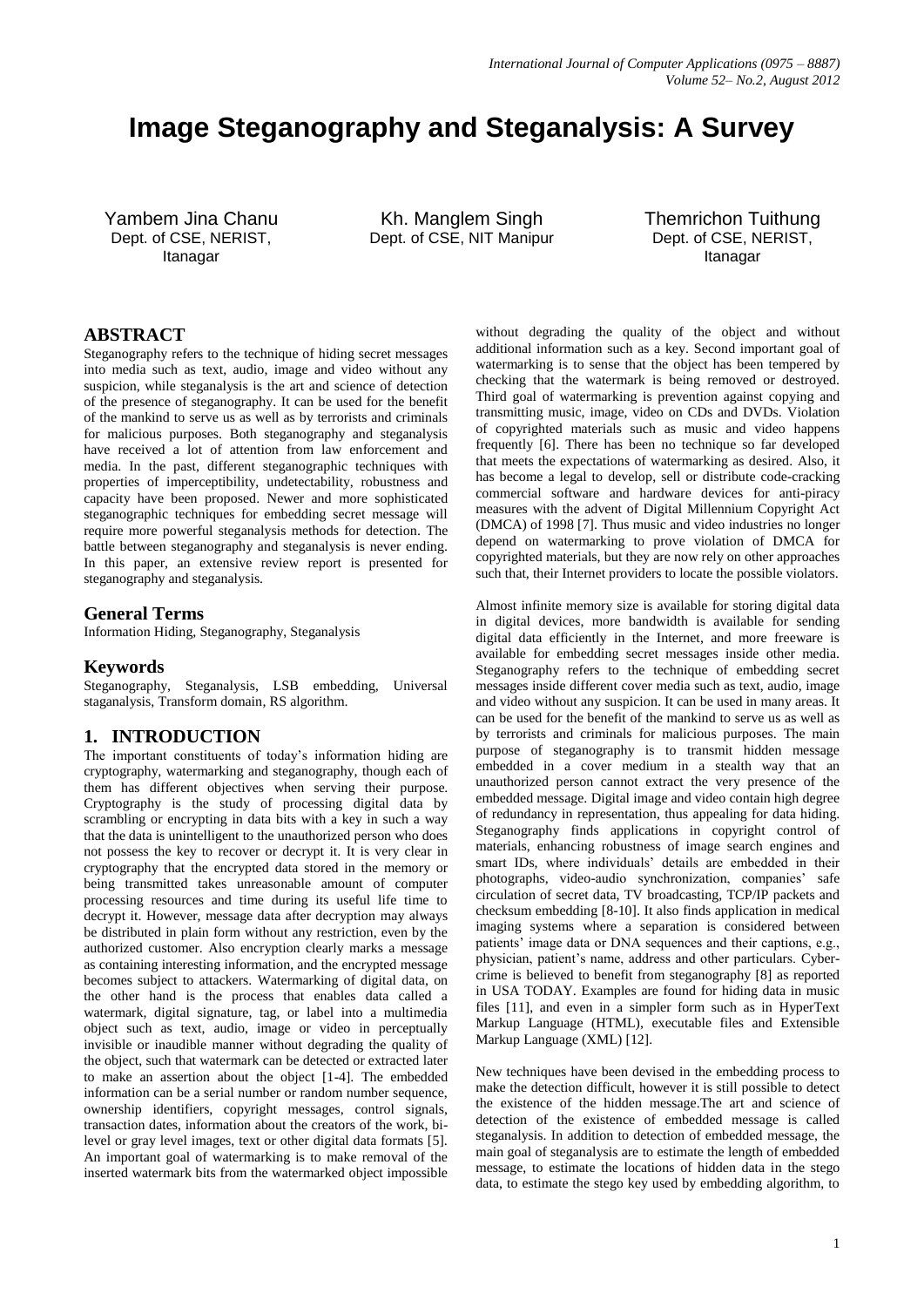extract the hidden message etc. Steganalysis finds its uses in cyber forensics, cyber warfare, tracking of criminal activities over the Internet and gathering evidence for investigations in case of anti-social elements [8,13-18]. Steganalysis also finds uses in law enforcement and anti-social significance steganalysis for peaceful applications and consequently improving the security of steganographic tools by evaluating and identifying their weakness. The battle between steganography and steganalysis is never ending. Newer and more sophisticated steganographic techniques for embedding secret message will require more powerful steganalysis methods for detection.

Past decade has been growing interest in researches on image steganography and steganalysis. Existing techniques form a very small part of a very big system that calls for exciting and challenging research for the years to come [19-21].

The paper is organized as follows. In Section 2, the classification of steganographic techniques is given. Section 3 deals with the classification of steganalytic techniques, followed by conclusions in Section 4.

## **2. CLASSIFICATION OF STEGANOGRAPHIC TECHNIQUES**

There are three basic types of steganography: spatial steganography, transform steganography and adaptive steganography.

#### **2.1 Spatial Steganography**

There are many versions of spatial steganography, but all directly change some bits in the image pixel values in hiding data. Least significance bit (LSB)-based steganography is one of the simplest techniques that hides a secret message in the LSBs of pixel values without introducing many perceptible distortions [8]. To our human eye, changes in the value of the LSB are imperceptible, thus making it an ideal place for hiding information without any perceptual change in the cover object. Embedding of message bits can be done either sequentially or randomly. Embedding operation of LSB steganography may be described by the following equation [22].

$$
y_i = 2\left\lfloor \frac{x_i}{2} \right\rfloor + m_i \tag{1}
$$

where  $m_i$ ,  $x_i$  and  $y_i$  are the *i*-th message bit, the *i*-th selected pixel value before embedding and that after embedding respectively.

Although LSB embedding methods hide data in such a way that human does not perceive it, these embeddings often can be easily destroyed by compression, filtering or a less than perfect format or size conversion. Hence, it is often necessary to employ sophisticated techniques to improve embedding reliability. Steghide, S-tools, Steganos etc. are based on LSB steganographic technique.

LSB based steganography can be easily extended to hide data in multiple bit-planes, with the precaution that embedding should be done in low bit-planes and in case if high bit-planes are involved, then local property should be checked so as to improve the perceptual quality of the stego image [23]. The image is decomposed to a set of binary images according to the bit-plane complexity segmentation (BPCS), which divides bit-plane into consecutive and non-overlapping blocks. Each block is further checked whether it is noise-like or not, and noise-like blocks are suitable for embedding data. Embedding rate of such technique is as high as 4 bit per pixel (bpp) without causing much severe visual artifacts.

Many steganalysis techniques use "pairs of value" (PoV) that exist in LSB based steganography for detection and extraction of hidden message [24]. To defeat PoV, LSB matching (LSBM) steganographic technique adds or subtract by 1 if LSB does not match with message bit [25,26,27]. LSB matching is a special case of  $\pm k$  steganography with  $k = 1$  [27]. Embedding operation of LSB matching steganography may be described by the following equation.

$$
p_s(i,j) = \begin{cases} p_c(i,j) + 1, \text{if } b \neq \text{LSB}(p_c(i,j)) \text{ and } r > 0 \\ p_c(i,j), \quad \text{if } b = \text{LSB}(p_c(i,j)) \\ p_c(i,j) - 1, \text{if } b \neq \text{LSB}(p_c(i,j)) \text{ and } r < 0 \end{cases} \tag{2}
$$

where  $p_c(i, j)$ ,  $p_s(i, j)$ , LSB $(p_c(i, j))$ , b and r are the original pixel value before embedding, pixel value after embedding at the location  $(i, j)$ , LSB value of the pixel  $p_c(i, j)$ , message bit and independent and identically distributed $(i, i, d)$  random variable with uniform distribution on  $\{-1, +1\}$  respectively.

In pixel-value differencing (PVD), a cover image is first segmented into many non-overlapping blocks of two neighboring pixels  $[28,29]$ . A difference *d* is calculated between two pixels in each block,  $d = p_{i+1} - p_1$ , with  $|d| \in [0,255]$ . Classify |d| into a number of contiguous ranges,  $R_i(k)$  $(0,1,2,..., K-1)$ , where the width of  $R_i$  is a power of 2. The lower bound, upper bound and width of  $R_i$  are denoted by  $l_k$ ,  $u_k$ and  $w_k$  respectively. If |d| is in  $R_k$ , a total of  $log_2(w_k)$  secret bits are embedded into the corresponding 2-pixel block. Convert the  $log_2(w_k)$  secret bits into a decimal value band calculate

$$
d' = \begin{cases} l_k + b, & \text{if } d \ge 0 \\ -(l_k + b), & \text{if } d < 0 \end{cases} \tag{3}
$$

The embedding procedure is described as

$$
(p'_{i}, p'_{i+1}) = f[(p_{i}, p_{i+1}), d']
$$
  
= { (p\_{i} - r\_{c}, p\_{i+1} + r\_{f}), ifdis odd  
 (p\_{i} - r\_{f}, p\_{i+1} + r\_{c}), ifdis even (4)

where 
$$
r_c = \left[\frac{d'-d}{2}\right]
$$
 and  $r_f \left[\frac{d'-d}{2}\right]$ 

For any block, if there is any possibility of overflow due to embedding, the block is labeled as unusable and is excluded in embedding.

A message can be embedded in the cover image through the choice of a scalar quantizer. Input signal  $x$  is quantized to output y with a set of quantizers  $Q_m(.)$  [30]. Quantization index modulation (QIM) with quantization step  $\Delta$  for embedding binary data can be described as

$$
y_i = Q_i(x_i) = \begin{cases} \Delta \left[ \frac{x_i}{\Delta} + \frac{1}{2} \right], & \text{if } m_i = 0\\ \Delta \left[ \frac{x_i}{\Delta} \right] + \frac{\Delta}{2}, & \text{if } m_i = 1 \end{cases}
$$
(5)

A variant of QIM is dither modulation (DM), which can produce output covering all of the values of input signal, unlike QIM, which gives output only at the reconstruction points of quantizers. The equation for DM is described as

$$
y_i = Q_m(x_i + d_i) - d_i \tag{6}
$$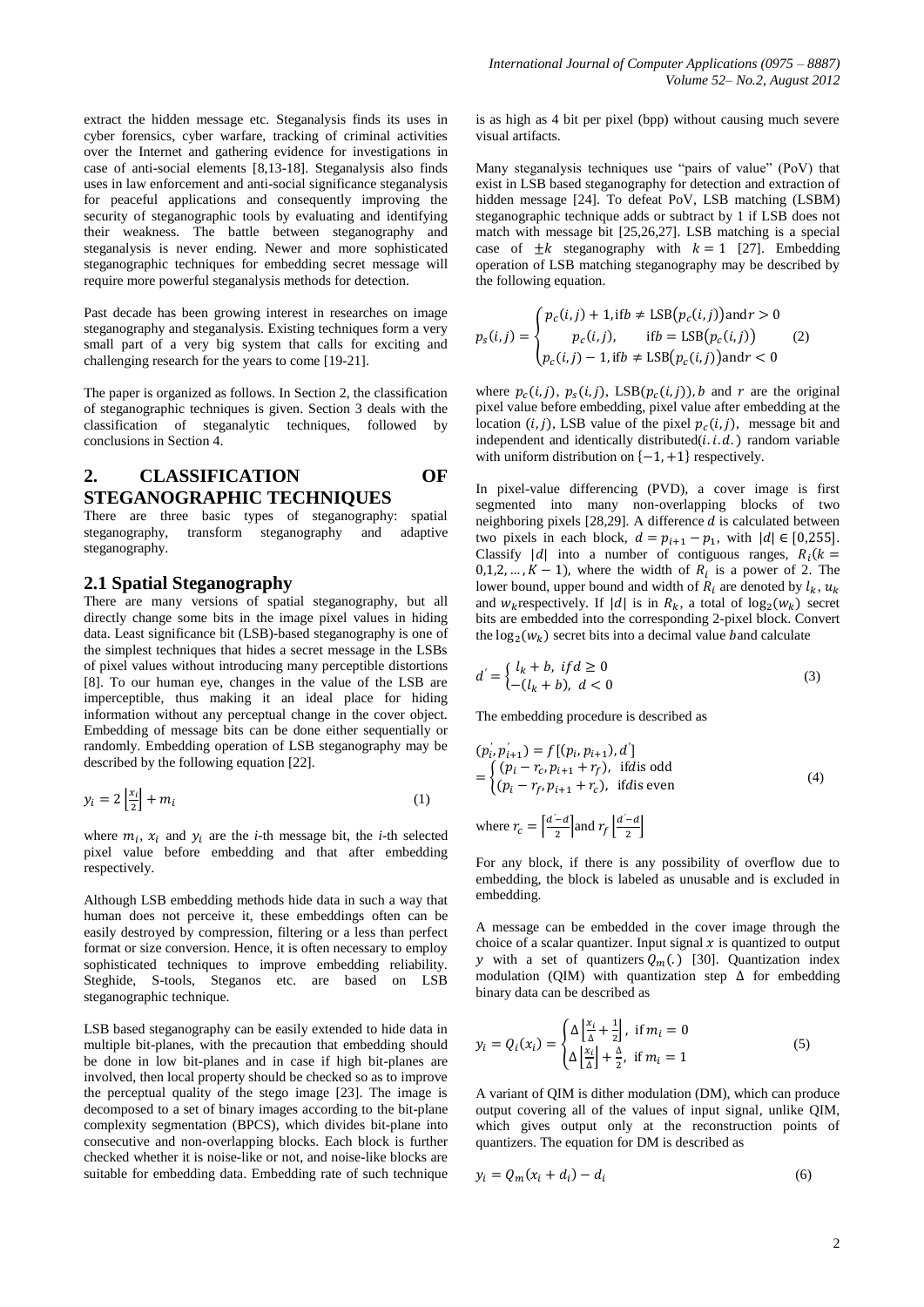where  $d_i$  is the dither signal, determined by a key and uniformly distributed over  $\left[-\frac{\Delta}{4}\right]$  $\frac{\Delta}{4}$ ,  $\frac{\Delta}{4}$  $\frac{4}{4}$ ).

Spread-spectrum image steganography hides data in a Gaussian stego noise that is added to the cover image [31]. It is more robust and has a low probability of detection.

#### **2.2 Transform Steganography**

New algorithms have been emerging in transform domains due to weak resistance in spatial domain, fast development in computing devices and need for better security system. There are many versions of transform steganography. Some popular transform domains are discrete cosine transform (DCT), discrete wavelet transform (DWT) and singular value decomposition (SVD) respectively.

#### **2.2.1 Discrete Cosine Transform-based Steganography**

JPEG is based on DCT in lossy compression and it is the most common format of images produced by digital cameras, scanners and other photographic capture devices.

In JPEG compression, successive sub-image blocks of size of  $8 \times 8$  on applying DCT produces 64 DCT coefficients, and data can be inserted in these coefficients' insignificant bits. However altering any single coefficient would affect the entire 64 block pixels [32]. No visible change can be seen in the stego-image as the changes due to insertion data are in frequency domain. JSteg embeds secret message into a cover image by successively replacing the LSBs of non-zero DCT coefficients with message bits. Existence of hidden message can be found visually, and JSteg can be easily detected by Chi-Square  $(X^2)$  - test [32].

In JPHide, the quantized DCT coefficients that are used to hide secret message bit are selected randomly by a key, generated by a pseudo random number generator, and JPHide can also use the two LSBs of the selected coefficients [33].

F5 algorithm developed by Andreas Westfeld embeds message bit into randomly chosen non-zero AC DCT coefficients by decreasing the absolute value of the coefficient if necessary by 1, and employs matrix embedding that minimizes the necessary number of changes to hide a message of certain length [34]. Neither  $X^2$ - test nor extended version could break this algorithm, Fridrich et al [35] detect F5 contents.

OutGuess provided as UNIX source code by Provos uses a pseudo random number generator to select DCT coefficients skipping 0 and 1 to insert message bit [21].  $X^2$ - test could not break OutGuess.

Li and Wang develop a steganographic technique that modifies the quantization table (QT) of JPEG compression and their method inserts the hidden bits in middle frequency coefficients [36].

Model-based steganography (MB) developed by Sallee for JPEG images achieves a high message capacity while remains secure against several first order statistical attacks [37].

Yet Another Steganographic Scheme (YASS) does not embed data in JPEG DCT directly [38]. An image in spatial representation is divided into fixed large size blocks, called Bblocks. Within each B-block, an  $8 \times 8$  sub-block, referred to as embedding host block (H-block), is randomly selected with a

secret key for performing DCT. Secret message, encoded by error correction code are embedded in DCT coefficients of Hblocks by QIM, followed by inverse DCT to H-blocks. The whole image is then compressed as a JPEG image. YASS survives many active suspicious scenario.

## **2.2.2 Discrete Fourier Transform-based Steganography**

Fast Fourier transform is not suitable for hidden communication due to round-off errors [39]. Johnson and Jajodia [8], and McKeon [40] used DFT in Fourier-based steganography.

## **2.2.3 Discrete Wavelet Transform-based Steganography**

DWT-based steganography is still in infancy. Bhattacharya et al develop a dual steganographic technique based on DWT and spread spectrum [41]. Two different secret images after converting into 1-D vectors are inserted into two high frequency components  $HL_1$  and  $HH_1$  of 1-level DWT of the cover images using pseudo random number generator and session key.

Nag et al propose a steganographic technique based on DWT and Huffman coding [42]. Secret message after applying Huffman coding is embedded in high frequency components of 2-D DWT of the cover image and low frequency component is kept untouched, not to disturb visual quality of image.

Bhattacharya et al developed a steganographic technique based on DWT and DCT for color images [43]. Binary secret image is inserted into HH<sub>1</sub> of different color planes after applying 2-DWT and 2-D DCT using 2-D pseudo random key [43].

## **2.2.4 Singular Value Decomposition-based Steganography**

Use of singular value decomposition in steganography is new. Chung et al develop an image hiding scheme based on SVD and vector quantization (VQ) [44].

Bergman and Davidson develop an image steganographic technique based on SVD  $[45]$ . The cover image *I* is factorized into three matrices U, V and D such that  $I = UDV'$ , where U and  $V$  are two orthogonal matrices, and  $D$  represents a diagonal matrix, whose diagonal elements are the singular values of I arranged in descending order of magnitudes. The secret message bits are inserted into column elements of the matrix  $U$  by adjusting the controllable attributes such that it is still orthogonal after insertion.

Hadhoud and Shallan proprose an image steganographic technique based on SVD that embeds the secret message in the orthogonal matrix *U*, leaving untouched the diagonal matrix *S*, for less embedding error and better image fidelity [46].

Raja et al propose robust and high capacity image steganography using SVD (RHISSVD), which embeds message bits in singular values of the cover image [47].

Gorodetski et al propose a robust SVD-based steganography technique, which inserts message bits into singular values of small blocks of segmented cover image by slight modification [48]. The method is robust because it embeds data in low bands of cover in a distributed way.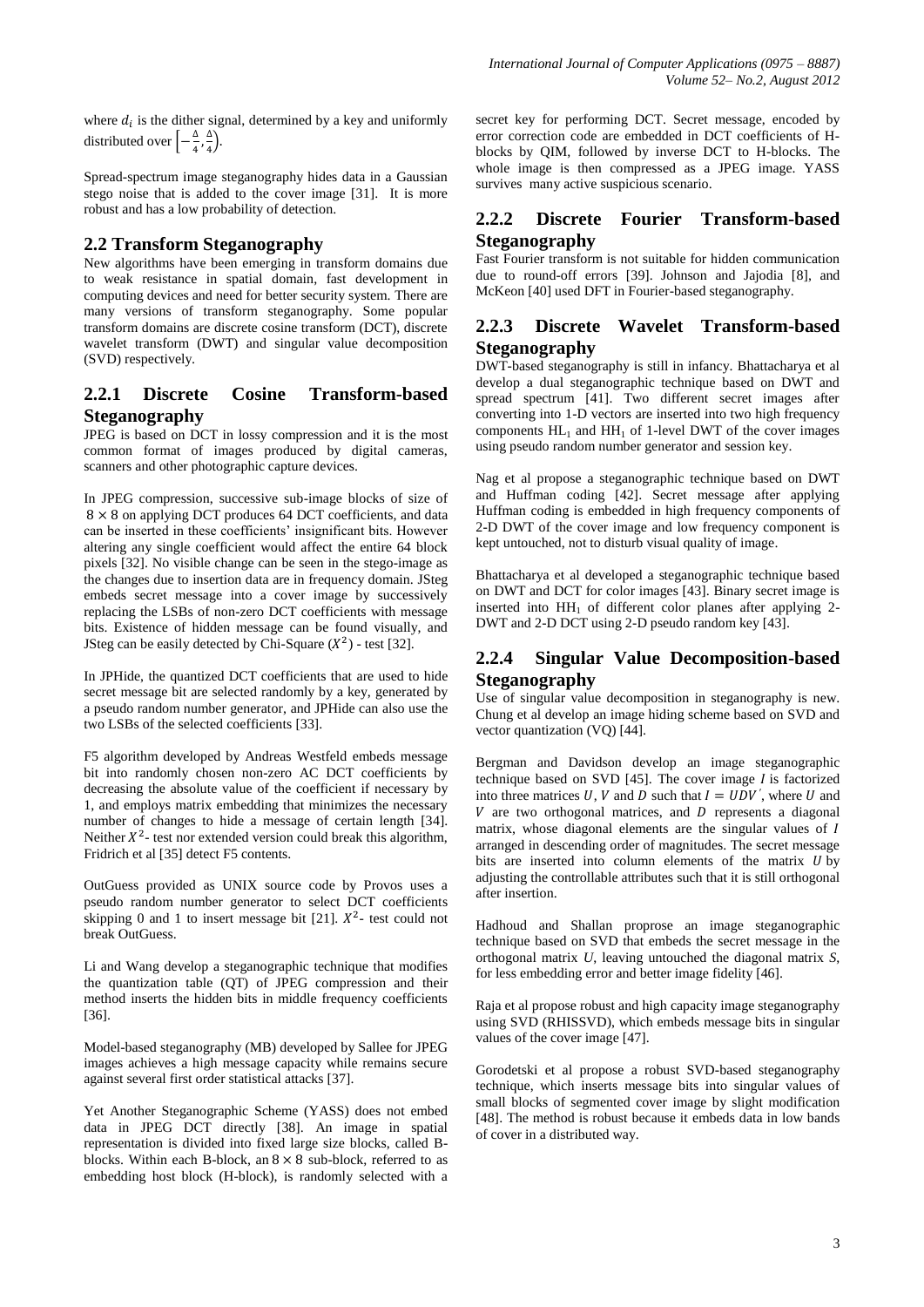# **2.3 ADAPTIVE STEGANOGRAPHY**

Some important requirements of a good steganographic scheme are undetectable, robustness against attacks, embedding capacity and imperceptibility. Adaptive steganography is a special case of the two former techniques and it tries to fulfill at least some or all requirements of a good steganographic scheme.

Manglem et al propose a steganographic technique which embeds message bits in edges of the image, which is found by using Laplacian detector on every  $3 \times 3$  non-overlapping block within the cover images [49]. Some steganalysis tools such as energy gradient steganalysis fail to detect the embedded message in the stego-image, however the embedding capacity is low.

PVD-based steganographic scheme is another edge adaptive scheme, in which the number of embedded bits is determined by the difference between a pixel and its neighbors [28,50,51]. Larger the difference, the larger the number of message bits that can be embedded.

LSB matching revisited (LSBMR) is another edge adaptive steganography technique, which can release more edge regions for embedding message bits [52]. It can resist some of the steganalytic tools also.

The model-based method (MB1) generates a stego-image based on a given distribution model, using a generalized Cauchy distribution, which results in minimum distortion [37]. This algorithm can be broken by the first-order difference [53]

Chang et al propose an adaptive technique applied to LSB steganographic technique [54]. Their technique exploits the correlation between neighboring pixels to estimate the degree of smoothness.

Raja et al choose to use wavelet transforms that map integers to integers instead of using the conventional wavelet transforms, so as to overcome the difficulty of floating point conversion that occurs after embedding [55]. Their method embeds the message bits in non-overlapping 4×4 blocks of low frequency, where two pixels at a time are chosen, one on either side of the principal axis.

Wu and Shih propose a genetic algorithm (GA) based technique that generates a stego-image to break the detection system by artificially counterfeiting statistical features [56].

Kong et al propose a content based steganography scheme based on segmenting homogeneous image areas using a watershed method and fuzzy C-means (FCM) [57]. Four LSBs of each cover image is used to embed secret message bits in the region where entropy is high and two LSBs in low entropy region.

Rakesh et al propose a keyless random steganographic technique that induces enhanced security by incorporating counting out embedding [58]. Their method uses message bits embedded in the current pixel, which acts as a key for the next pixel to which data is to be embedded.

Raju et al propose an adaptive steganography technique based on LSBMR for embedding the message bits after godelizing for improved security [59].

# **3. CLASSIFICATION OF STEGANALYTIC TECHNIQUES**

Steganalysis is the science of attacking steganography in a battle that never ends. Passive steganalysis attempts to destroy the trace of secret communication without bothering to detect the secret message by changing image format, flipping all LSBs, JPEG compression etc., while active steganalysis uses specialized algorithms that detect the existence of stego-image. Steganalysis can be classified into two categories: signature steganalysis and statistical steganalysis. Both categories can be either specific or universal. Specific steganalysis is designed for a particular steganographic embedding algorithm, while universal steganalysis is a general class steganalytic technique, which can be implemented with any steganographic embedding algorithm, even an unknown algorithm.

## **3.1 Signature Steganalysis**

Steganography alters the media properties due to the insertion of message bits in the form of degradation or repeated patterns, which act as signatures that convey the existence of embedded message. Steganographic algorithm such as Hide & Seek produces stego-image that contain pixel values that are divisible by 4, which acts as a specific signature taking the insecure aspect for detection by steganalytic tools [60]. Similarly, steganographic tool Jpegx inserts secret message at the end of JPEG file marker, preceeding with hex code 5B 3B 31 53 00, which acts as a specific signature for detection of secret message in the stego-image [61].

## **3.2 Statistical Steganalysis**

Statistical steganalysis is more powerful than signature steganalysis, because mathematical techniques are more sensitive than visual perception [60].

## **3.2.1 Specific Statistical Steganalysis**

Specific statistical steganalytic tools can be used for detection of secret message from stego-images embedded by LSB embedding, LSB matching, spread spectrum, BPCS, JPEG compression and other transform domain. The powerful and popular LSB detection algorithms are Chi-square [61], RS [61], Gradient Energy-Flipping Rate Detection [63] and Histogram difference [64], which are explained in short below.

The first specific statistical steganalytic tool Chi-Square Attack developed for detection of message bits from stego-images embedded by LSB steganographic tool is based on PoV  $[61]$ .  $L$ bit color channel can have  $P = 2^L$  possible values. Splitting into  $2^{L-1}$ pairs, which differ only in LSBs gives all possible patterns of neighboring bits of LSBs. Each of these pair is called PoV. The distribution of odd and even values of PoV is same as 0/1 distribution of secret bit if all available LSB fields are to be used. The idea of  $X^2$  analysis is to compare theoretically expected frequency distribution of PoVs with the real observed one, though no expected frequency is available in absence of original image. Let us assume that the pixel values  $c_0, c_1, ..., c_{p-1}$  are already sorted. For  $P \le 256$ , there are at the most 128 PoVs. For the *i*-th pair  $(c_{2i}, c_{2i+1}), i = 1, 2, ..., k$ , we define  $n'_i = 1/2$ (number of indices in the set  $\{c_{2i}, c_{2i+1}\}\)$  and  $n_i$  = number of indices equal to  $c_{2i}$ . The value  $n_i$  is the theoretically expected frequency if a random message has been embedded, and  $n_i$  is the actual number of occurrences of pixel value  $c_{2i}$ . Chi-square statistics is calculated as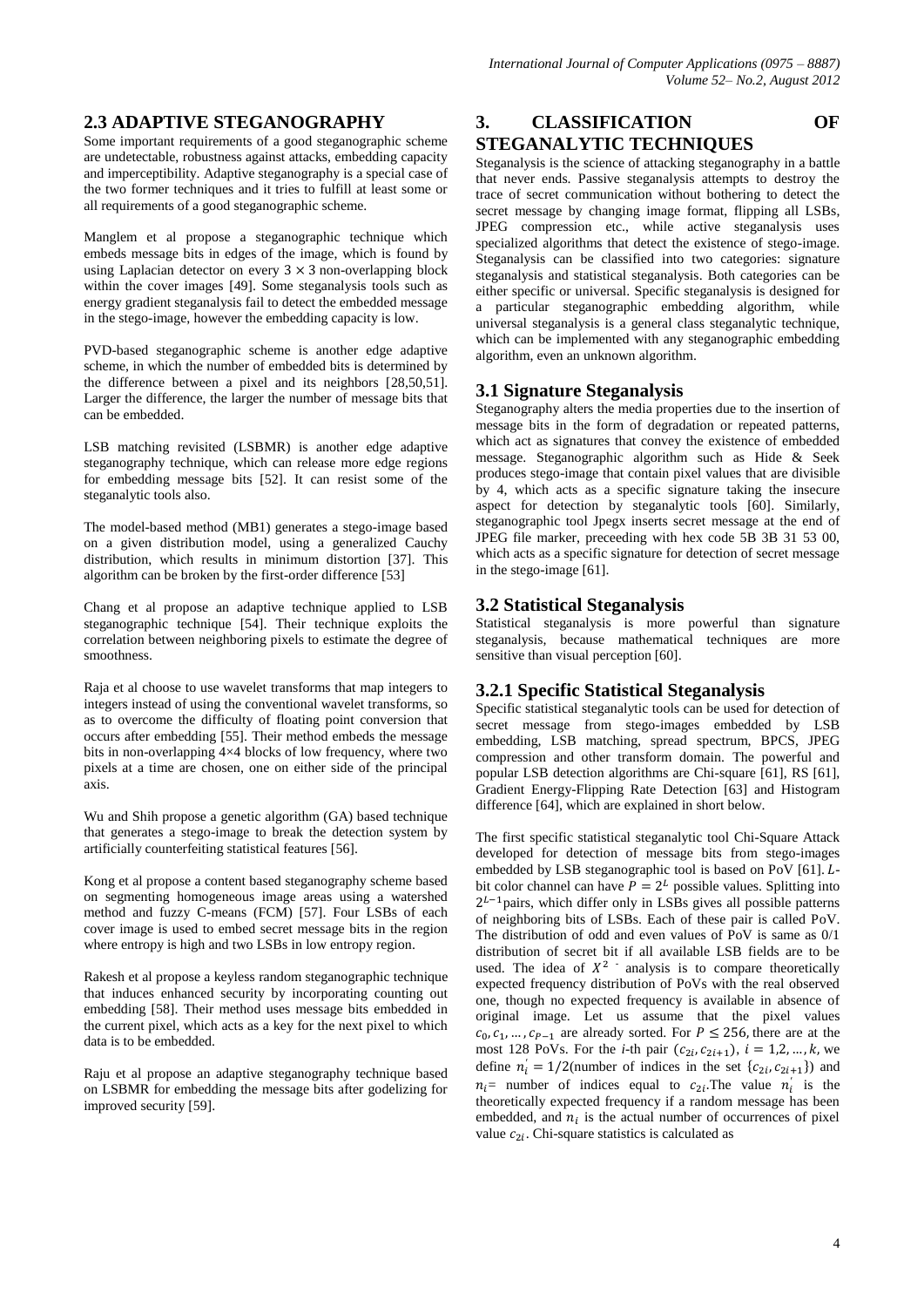$$
X_{k-1}^2 = \sum_{i=1}^k \frac{(n_i - n_i)^2}{n_i} \tag{7}
$$

with  $k-1$  degree of freedom.

The probability of embedding  $p$  can be calculated by

$$
p = 1 - \frac{1}{2^{\frac{k-1}{2}\left|\left(\frac{k-1}{2}\right)\right|}} \int_0^{X_{k-1}^2} e^{-\frac{x}{2}} x^{\frac{k-1}{1}-1} dx \tag{8}
$$

expressing the probability that the distributions  $n'_2$  and  $n_i$  are equal and [is Euler Gamma function.

Chi- square test works well for sequential embedding, and it is less effective for random embedding unless the embedded bits are hidden in majority of the pixels.

Fridrich et al introduce a powerful steganalytic method known as RS analysis that utilizes the spatial correlation in the stegoimages [62]. The basic idea is to discover and quantify the weak relationship between the LSB plane and the image itself. The image I to be analyzed is divided into  $G(x_1, ..., x_n)$  disjoint groups of  $n$  adjacent pixels. By defining a discrimination function  $f$ , which captures the smoothness of  $G$  as follow.

$$
f(x_1, ..., x_n) = \sum_{i=1}^{n-1} |x_{i+1} - x_i|
$$
\n(9)

With invertible flipping function  $F_1: 0 \leftrightarrow 1, 2 \leftrightarrow 3, ..., 254 \leftrightarrow$ 255, shifting function  $F_{-1}$ :  $-1 \leftrightarrow 0$ ,  $1 \leftrightarrow 2$ , ...,255  $\leftrightarrow$  256 and identity function  $F_0 = F_0(x)$ ,  $\forall x \in P$ , and with *n*- tuple mask M with values in  $\{-1, 0, 1\}$  is classified into three types:  $R_M$ ,  $S_M$  and  $U_M$ .

• Regular. 
$$
G \in R_M \Leftrightarrow f(F_M(G) > f(G)
$$
 (10)

- Singular.  $G \in S_M \Leftrightarrow f(F_M(G) < f(G)(11))$
- Unusable.  $G \in U_M \Leftrightarrow f(F_M(G) = f(G)$  (12)

Similarly, we can classify the groups  $R_{-M}$ ,  $S_{-M}$  and  $U_{-M}$  for the mask –  $M$ , where –  $M$  is the complement of  $M$ . As a matter of fact, it holds that

$$
\frac{R_M + S_M}{T} \le 1 \text{ and } \frac{R_M + S_{-1M}}{T} \le 1,
$$

where  $T$  is the total number of  $G$  groups. For typical images, the following hold true.  $R_M \approx R_{-M}$  and  $S_M \approx S_{-M}$ .

The greater the message size, the lower the difference between  $R_{-M}$  and  $S_{-M}$ , and the greater the difference between  $R_M$  and  $S_M$ . This behavior is used in detection of hidden message from the stego-image [62].

Zhi et al propose GEFR based on the relation between the length of the embedded message and the gradient energy [63]. Let  $I(n)$ be a unidimensional signal. The gradient  $r(n)$  before embedding message is

$$
r(n) = I(n) - I(n-1)
$$
 (13)

The gradient energy  $(GE)$  of the cover  $I(n)$  is

$$
GE = \sum |I(n) - I(n-1)|^2 = \sum |r(n)|^2 \tag{14}
$$

After hiding of a signal  $S(n)$  in the original signal,  $I(n)$ becomes  $I'(n)$  and the gradient is re-written as

$$
r'(n) = I'(n) - I'(n-1)
$$
  
=  $I(n) + S(n) - (I(n-1) + S(n-1))$  (15)  
=  $r(n) + S(n) - S(n-1)$ 

The probability distribution function of  $S(n)$  is

$$
\begin{cases}\n\rho_{S(n)=0} = \frac{1}{2} \\
\rho_{S(n)=\pm 1} = \frac{1}{4}\n\end{cases}
$$
\n(16)

After embedding, the new gradient energy 
$$
GE'
$$
 is  
\n
$$
GE' = \sum |r(n)|^2 = \sum |r(n) + S(n) - S(n-1)|^2
$$
\n
$$
= \sum |r(n) + \Delta(n)|^2
$$
\n(17)

where  $\Delta(n) = S(n) - S(n-1)$ .

In order to perform detection we need to know a function known as flipping function. Let us consider a cover image  $I$  with  $W \times H$  pixels and  $p \leq W \times H$  be the size of the hidden message .So after applying the flipping function the following are the results.

- For  $= W \times H$ , there is  $\frac{W \times H}{2}$  pixels with inverted LSB. That means that the embedding rate is 50% and the gradient energy is given by  $GE = \left(\frac{w}{m}\right)$  $\frac{\lambda R}{2}$ ).
- The original image's gradient energy is given by  $GE(0)$ . After inverting all available LSBs using F, the gradient energy becomes  $GE' = W \times H$ .
- For  $p < W \times H$ , there is  $\frac{p}{2}$  pixels with inverted LSB. Let  $I(\frac{p}{q})$  $\frac{p}{2}$ ) be the modified image. The resulting gradient energy is  $GE = \frac{p/2}{m}$  $\frac{p}{w \times H} = GE(0) + p$ . If F is applied over  $I(\frac{p}{q})$  $\frac{p}{2}$ ), the resulting gradient energy is  $W \times H - p/2$  $W \times H$ .

Using these above mentioned properties, Zhi et al. proposed the detection procedure [63]:

- 1. Find the test image's gradient energy  $GE = \frac{p/2}{W}$  $\frac{p}{w \times H}$ ;
- 2. Apply F over the test image and calculate  $GE =$  $\frac{W \times H - p/2}{W \times W}$  $M \vee H$
- 3. Find  $GE = \left(\frac{W}{A}\right)$  $\left(\frac{\times H}{2}\right) = \left[ GE = \frac{p/2}{W \times P}\right]$  $\frac{P}{W \times H}$  +  $W \times H - p/2$  $\frac{\lambda H - p/2}{W \times H}$  /2;
- 4.  $GE(0)$  is based on  $GE = \left(\frac{W}{A}\right)$  $\left(\frac{\lambda H}{2}\right)$  = GE(0) + W × H;
- 5. Finally, the estimated size of the hidden message is given by

$$
p' = GE = \frac{p/2}{W \times H} - GE(0)
$$
 (18)

Zhang et al introduce the difference image histogram method [64]which deploy the measure of weak correlation between successive bit planes to construct a classifier for which will help to distinguish stego-images and cover images. Here the difference image histogram is used as statistical analysis tool. The difference image is defined as

$$
D(i,j) = I(i,j) - I(i,j+1)
$$
 (19)

where  $I(i, j)$  denotes the value of the image I at the position  $(i, j).$ 

There exists a difference between the difference image histograms for normal image and the image obtained after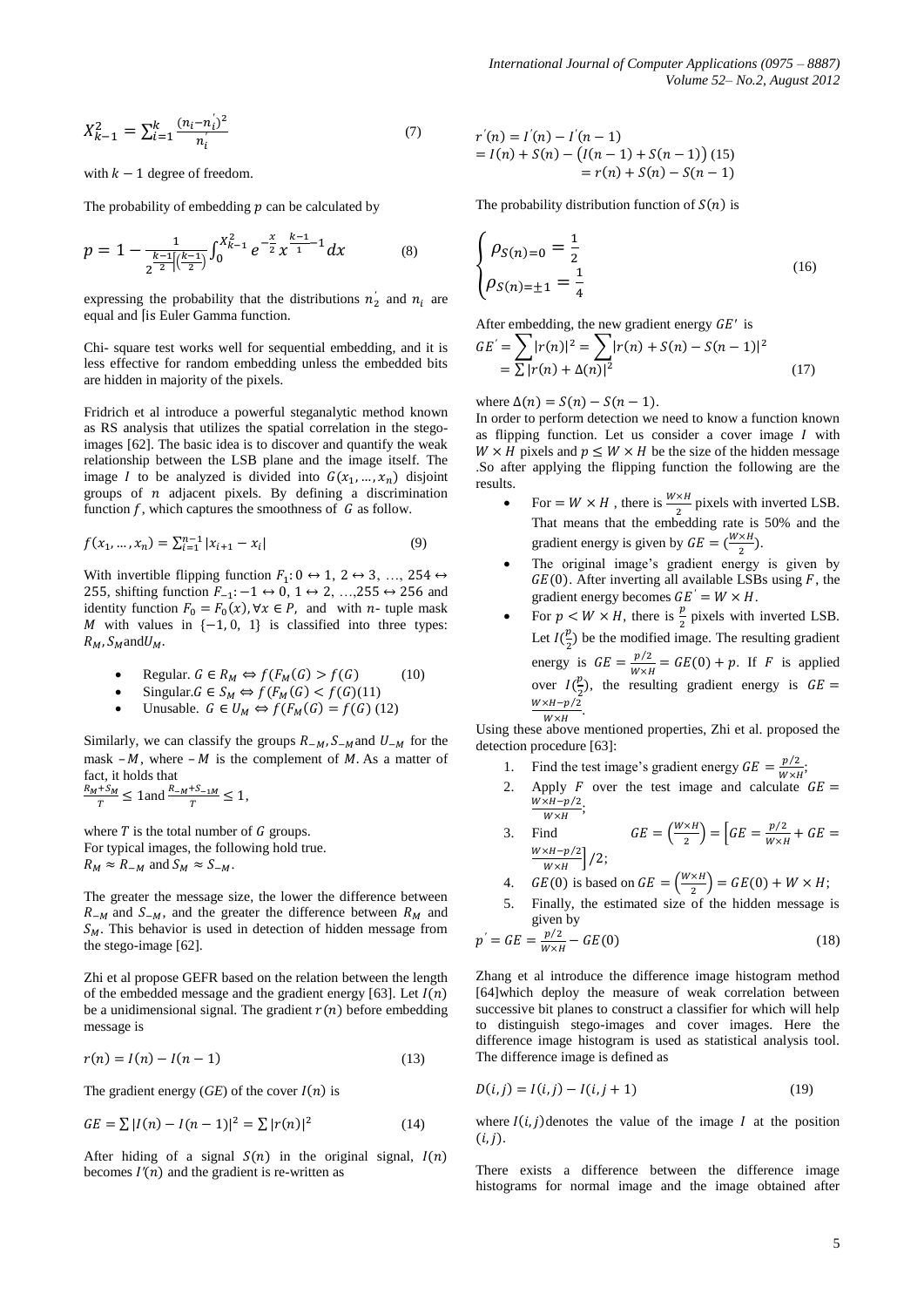flipping operation on the LSB plane. To know this difference image histogram concept in details we need to know some notions first. Let I be the test image with  $M \times N$  pixels. The embedding ratio  $\rho$  is defined as the percentage of the embedded message length to the maximum capacity.If the difference image histogram of an image is represented by  $h_i$ , that of the image after flipping all bits in the LSB plane by  $f_i$  and that of the image after setting all bits in the LSB plane to zero by  $g_i$ . The following relations exist between three planes as follows:

$$
h_{2i} = f_{2i} = a_{2i,2i}g_{2i}
$$
  
\n
$$
h_{2i+1} = a_{2i,2i+1}g_{2i} + a_{2i+2,2i+3}g_{2i+2}
$$
  
\n
$$
f_{2i+1} = a_{2i,2i-1}g_{2i} + a_{2i+2,2i+3}g_{2i+2}
$$
\n(20)

 $a_{2i,2i+j}$  is defined as the translation coefficient from the histogram  $g_i$ to  $h_i$ , when  $j = 0, 1, -1$  we have

$$
0 < a_{2i,2i+j} < 1
$$
\nOtherwise

\n
$$
a_{2i,2i+j} = 0
$$
\n(21)

and they satisfy  $a_{2i,2i-1} + a_{2i,2i} + a_{2i,2i+1} = 1$  (22)

Combining equation (20) and (21), the following iterative formulae are found.

$$
a_{0,1} = a_{0,-1} = \frac{g_0 - h_0}{2g_0}
$$
  
\n
$$
a_{2i,2i-1} = \frac{h_{2i}}{g_{21}}
$$
  
\n
$$
a_{2i,2i-1} = \frac{h_{2i-1} - a_{2i-2,2i-1}g_{2i-2}}{g_{2i}}, i \ge 1
$$
  
\n
$$
a_{2i,2i+1} = 1 - a_{2i,2i} - a_{2i,2i-1}, i \ge 1
$$
  
\n(23)

For  $\rho = 100\%$  the LSB plane is independent of the remained bit planes. For such stego images we have  $a_{2i,2i-1} \approx 0.25$ ,  $a_{2i,2i} \approx$ 0.5,  $a_{2i\,2i+1} \approx 0.25$ .

For a natural image there exists weak correlation between the LSB plane and the remained bit planes. As more and more secret messages are embedded, such that correlation becomes weaker and weaker and finally the LSB plane becomes independent of the remained bit planes.

From Equation (20) we know that  $h_{2i+1}$  consists of two parts:  $a_{2i,2i+1}g_{2i}$  and  $a_{2i+2,2i+3}g_{2i+2}$  statistical test shows that these two parts contribute equally for natural images *i.e*.

$$
a_{2i,2i+1}g_{2i} \cong a_{2i+2,2i+3}g_{2i+2} \tag{24}
$$

Let us denote  $\alpha_i = a_{2i+2,2i+1}/a_{2i,2i+1}$ ,  $\beta_i = a_{2i+2,2i+3}/a_{2i,2i-1}$ and  $\gamma_i = g_{2i}/g_{2i+2}$  then the statistical hypothesis of the steganalytic method is that for a natural image the following equation should be satisfied.

$$
\alpha_i \approx \gamma_i
$$

while for stego-images with the LSB plane fully embedded

 $\alpha_i \approx 1$ 

The quantity  $\alpha_i$  can be viewed as the measure of the weak correlation between the LSB plane and its neighboring bit planes. The relationship between  $\alpha_i$  and the embedding ratio will be modeled using a quadratic equation  $y = ax^2 + bx + c$ .

By considering four critical points( $P_1 = (0, \gamma_i)$ ,  $P_2 =$  $(p, \alpha_i)$ ,  $P_3 = (1, 1)$ ,  $P_4 = (2 - p, \beta_i)$  the following equations have been developed

$$
c = \gamma_i; ap2 + bp + c = \alpha_i; a + b + c = 1; a(2 - p)2 + b(2 - p) + c = \beta_i; (25)
$$

Assuming  $d_1 = 1 - \gamma_i$ ;  $d_2 = \alpha_i - \gamma_i$ ;  $d_3 = \beta_i - \gamma_i$  then the above equation (8) can be simplified as follows

$$
2d_1p^2 + (d_3 - 4d_1 - d_2)p + 2d_2 = 0 \tag{26}
$$

The embedding ratio  $\rho$  can be obtained from the root of the above whose absolute value is smaller if the discriminantis smaller than zero, then  $\rho \approx 1$ .

Fridrich et al develop the Raw Quick Pair (RQP) [65] for detecting LSB embedding in 24-bit color images, based on analyzing close pairs of colors and the total number of unique colors. Their method cannot be used for gray-scale images and it works reliably for number of unique pairs in the image less than 30%.

Avcibas et al propose a specific steganalytic method for LSB embedding for detection in  $7<sup>th</sup>$  and  $8<sup>th</sup>$  bit planes of an image based on correlation between contiguous bit planes as well as the binary texture characteristics within the bit planes which are affected by embedding [66].

Dumitrescu et al [67], inspired by the work of Fridrich et al [62] propose a steganalytic method for an LSB embedding-based on a finite state machine whose states are selected multisets of sample pairs called trace multisets. Their method measures the length of embedded message precisely, even for very short message size.

Ker et al propose a specific steganalytic method for LSB matching for images [68]. Histogram Characteristic Function (HCF), introduced by Harmsen et al for color images is used for gray-scale images [69]. Calibrating center of mass (COM) using a downsampled image and computing adjacency histogram instead of usual histogram were used for applying HCF. It was found that HCF-COM performed quite good for color images, but it turned out to have poor performance for gray-scale images.

The presence of embedded message in BPCS steganography can be revealed by observing the complexity histogram of high significant bit-planes [70]. Yu proposed a specific BPCS steganalytic method that detects hidden message in spatial as well as transform domain [71], based on isotropy, a statistical feature of the image, which is changed due to message embedding. Detection utilizes Chi-square method.

Zhang et al propose a specific steganalytic method for attacking PVD steganography based on observing the histogram of the prediction errors [28,29].

Sullivan et al formulate two steganalytic methods [72] for defeating QIM/DM steganographic method. The first method distinguishes the standard QIM stego-images from the plainquantized cover images. The second method differentiates the DM stego-image from the unquantized cover images.

The most popular image format is JPEG and it is an ideal target for steganography. Zhang and Ping propose JSteg for attacking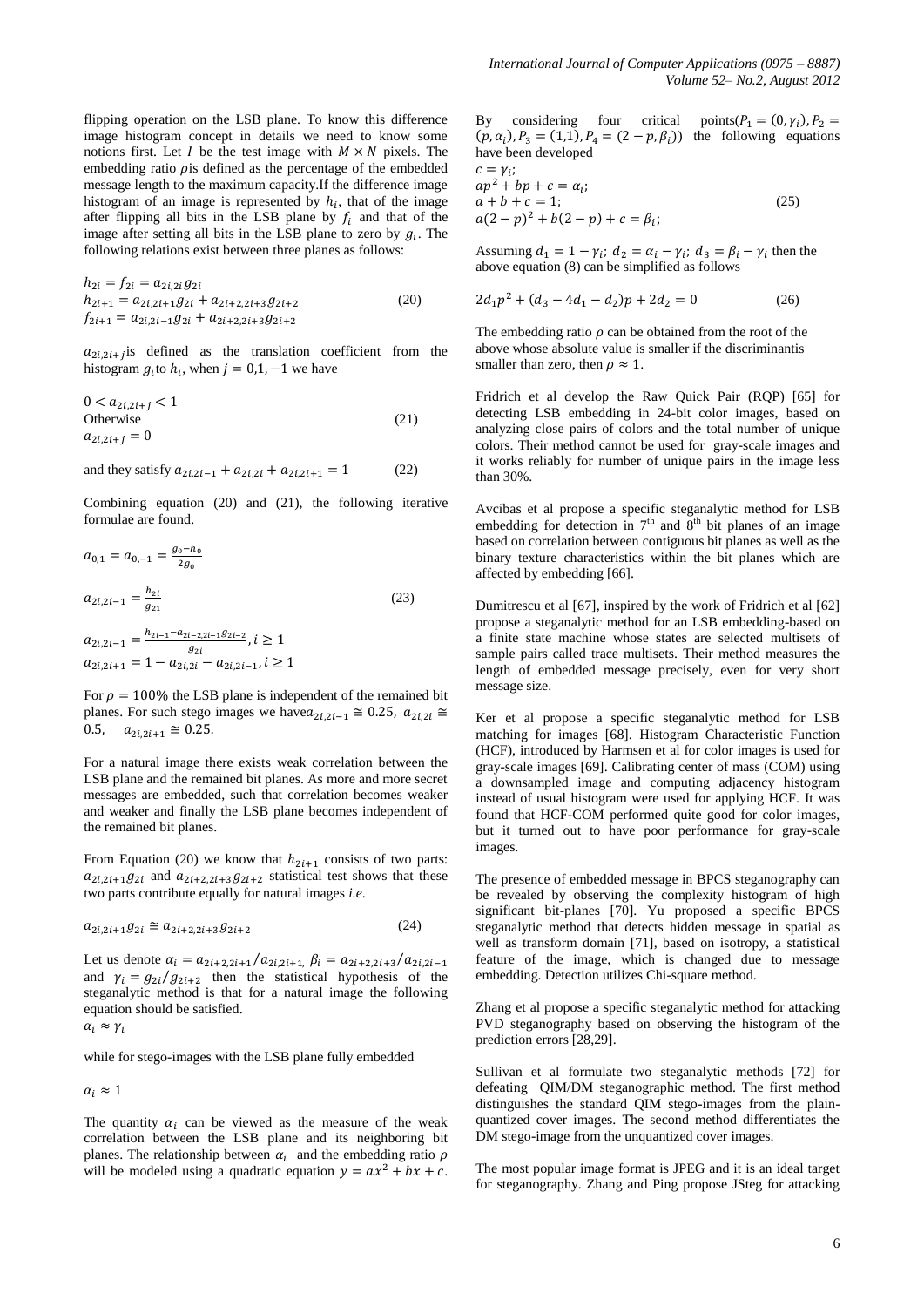on sequentially and random embeddedmessage in JPEG images, based on the statistical model of DCT coefficients [73]. It is found that the quantized DCT coefficients of JPEG images usually distributed uniformly around zero in cover images are changed due to message embedding.

An attack on F5 steganography based on modification of the shape of the histogram of DCT coefficients in JPEG images after embedding message was proposed [34,74]. The steganalytic method is as follow. The stego-image is decompressed to the spatial domain, then cropped by 4 columns, and recompressed using the same quantization parameters as that of the original stego-image. A blurring operation is applied as a preprocessing step to remove possible JPEG blocking artifacts from the cropped image before recompressing. The resulting DCT coefficient provides the estimate of the cover image histogram. Hong and Again present a steganalytic algorithm for breaking steganographic techniques such as F5 based on features extracted from spatial and DCT domains [75]. Support vector machine (SVM) is used to classify the cover images and stegoimages.

Fridrich et al propose an attack on OutGuess steganography based on measuring the discontinuity along the boundaries of  $8 \times 8$  JPEG grid [76]. Measure of the discontinuity gives an spatial feature called blockiness, which is proportional to the number of altered DCT coefficients due to embedding. The change rate of the blockiness is used to estimate the embedding rate.

Stego-image in MB steganography can be differentiated from a cover image by the method proposed by Bohme and Westfeld [77]. Their method is based on more outlier high precision bin in the histogram of the cover image than in a stego-image.

Li et al propose a steganalytic method for an attack on YASS steganography based on the fact that the locations of H-blocks are not randomized enough in YASS [78].

Liu et al propose a neural network based steganalytic method for DFT, DCT and DWT steganography [79]. Neural network is trained using the statistics of cover images and stego-images. Their method gives promising results. Liu et al propose another steganalytic method for detection of wavelet domain steganography [80]. Neural network is able to discriminate between stego-images and cover images based on two parameters namely shape and scale, which are found from wavelet coefficients in each subband of wavelet transform.

#### **3.3 Universal Statistical Steganalysis**

Universal statistical steganalysis requires less or even no priori information of the targeted steganographic methods for detection of hidden message. It takes a learning based strategy that involves training based on cover and stego-images regardless of the embedding domains and algorithms. Neural network, clustering algorithms and other soft computing tools are used to construct the detection model from the experimental data.

Avcibas et al propose a steganalytic technique that exploits for detection of hidden message using image quality metrics and multivariate regression analysis [81]. Their method use analysis of variance technique to identify appropriate image quality metrics, which is fed to multivariate regression along with a training set of cover and stego-images.

Farid propose a universal steganalytic technique for gray-scale images based on feature extraction [82]. A Fisher Linear

Discriminant analysis is used to discriminate between cover and stego-images based on mean, variance, kurtosis, skew of subband coefficients and error statistics from an optimal linear predictor of coefficient magnitudes, which are calculated using separable quadrature mirror filters (OMF). A better classifier based non-linear support vector machine is proposed [83].

The steganalytic method proposed by Harmsen and Pearlman uses HCF-COM as feature in the detection scheme, and Mahalanobis-distance is used to measure the dissimilarity between the cover and stego-images [69].

Lie and Lin propose a steganalytic method that uses the gradient energy and statistical variance as two features for detection of hidden messages in spatial or DCT domain [84].

Zou et al propose a steganalytic method based on Markov model of threshold prediction error image [85]. The prediction error is obtained by subtracting the prediction values from the pixel values and then threshold with a predefined threshold. SVM with linear and non-linear kernals are used as classifier.

A universal steganalytic method proposed by Shi et al uses statistical moments of characteristic functions of the predictionerror image, the test image, and their wavelet subbands as selected as features [86]. Artificial neural network is utilized as the classifier.

Chen et al propose a steganalytic method based on statistical analysis of empirical matrix (EM), which produces the moments of projection histogram (PH) and moments of characteristic function of projection histogram as features [87]. SVM is used as classifier.

Zhan and Zhang propose a universal steganalytic method based on higher-order wavelet decomposition to capture statistical difference between the cover images and stego-images [88]. Analysis of variances (ANOVA) is applied to wavelet statistics and SVM is used as classifier.

Liu et al propose a universal steganalytic method based on wavelet packet transform (WPT), which gives subband coefficients, which in turn gives multi-order absolute characteristic function moments of histogram as features [89]. A back-propagation (BP) neural network is used as classifier using these features.

Don and Tan propose a steganalytic method based on higherorder statistics of characteristic functions of three types of image run-length histograms as features [90]. SVM is used as classifier.

Mankun et al models LSB matching as a kind of image degradation with certain additive noise proportional to embedding rate and obtain the cover image's estimation by wavelet denoising [91]. Features of 1-D statistical gray-scale histogram of test image and estimated images are used to train and SVM is used as classifier.

Chen et al propose an image estimation technique utilizing the alpha-trimmed mean for distinguishing cover images and stegoimages and the method can estimate hidden messages from images in spatial and JPEG compression domains [92].

Gul and Kurugollu propose "LogSv", a steganalytic method based on integrating singular values calculated over image subblocks resulting a steganalyzer [93].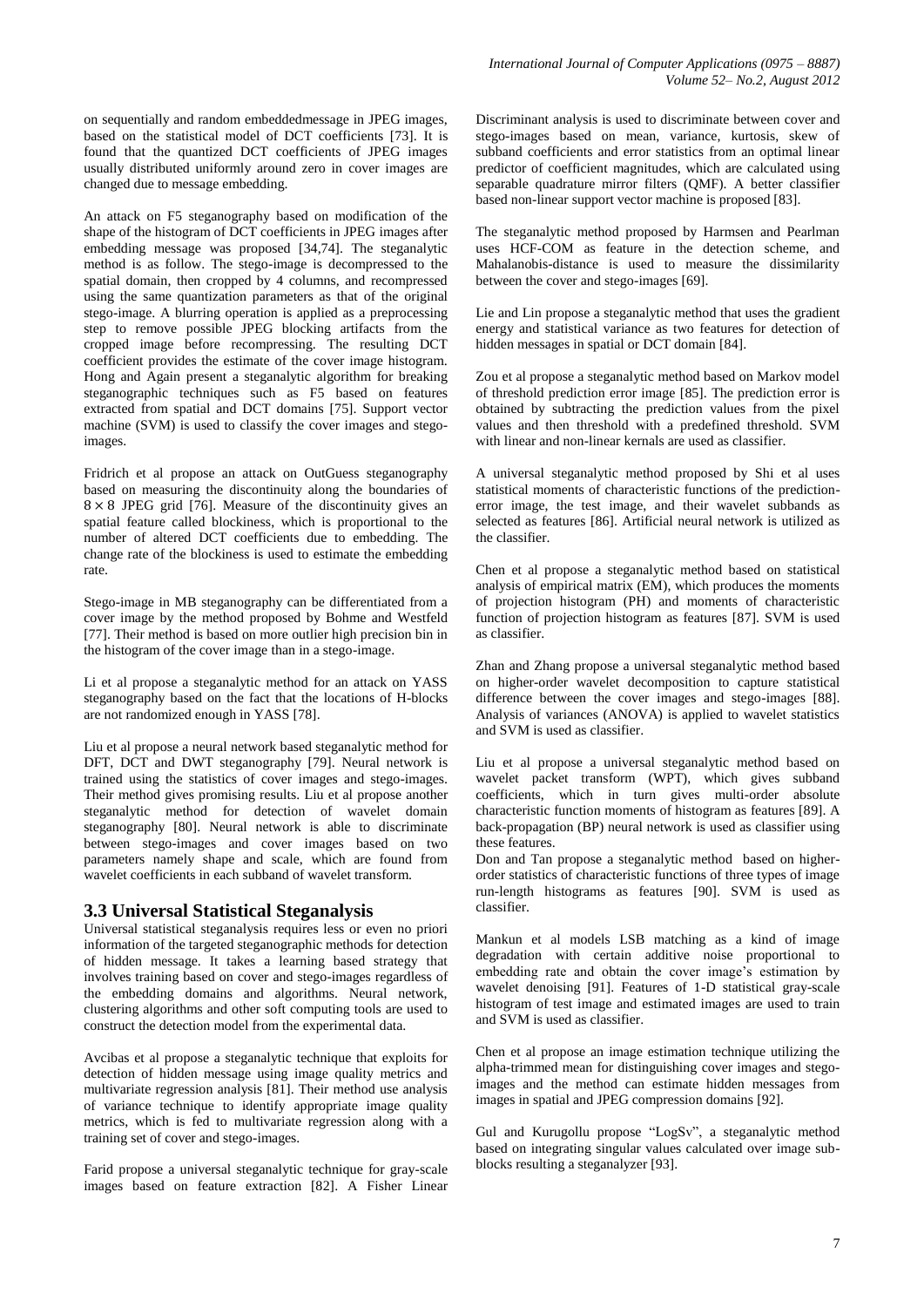Cho et al propose a steganalytic method that classify image blocks into multiple classes of steganalytic results of decomposed image blocks [94]. A classifier finds whether a block is a cover image block or a stego-image block.

He et al propose a Radial Basis Function Neural Network (RBFNN) optimized by the Localized Generalization Error Model (L-GEM) for steganography detection, and DCT features and Markov features are used as inputs of neural networks for detection [95].

Ramezani et al compare Fisher linear discriminant, Gaussian naïve Bayes, multilayer perceptron and *k* nearest neighbor for staganalysis of suspicious images [96]. Statistics of histogram, wavelet statistics, amplitudes of local extrema from 1-D and 2-D adjacency histograms, center of mass of histogram characteristic function and co-occurrence matrices for feature extraction are used in this method.

#### **4. CONCLUSIONS**

This paper presents a background discussion on major algorithms of steganography and steganalysis for digital images. Some important algorithms of steganography in spatial domain are discussed in details with special emphasis so that researchers and steganalysts will have knowledge of how to develop such techniques. Steganalytic techniques such as Chi-square, RS, Gradient Energy, Histogram Difference attacks etc for the detection of embedded message bits from stego-images are also explained with equations. Different types of both specific and universal steganalytic techniques in spatial domain as well in transform are described in short in this paper.

#### **5. REFERENCES**

- [1] F. Petticolas, Information hiding techniques for steganography and digital watermarking, StefenKatzenbeisser, Artech house books, ISBN 158053- 035-4, Dec. 1999.
- [2] F. Hartung and M. Kutter, Multimedia watermarking techniques, Proceedings of the IEEE, vol. 87, no. 7, July 1999.
- [3] S. Voloshynovkiy, S. Pereira, T. Pun, J. Eggers and J. Su, Attacks on digital watermarks: classification, estimationbased attacks and benchmarks, IEEE communications Magazine 39, 9 (August) 2001, pp. 118-126.
- A. Sequeira and D. Kundur, Communications and information theory in watermarking: A survey, In proc. of SPIE Multimedia systems and application IV, vol. 4518, pp. 216-227.
- [5] J.O. Ruanaidh, H. Peterson, A. Herrigel, S. Pereira and T. Pun, Cryptographic copyright protection for digital images based on watermarking techniques, Elsevier Theoretical Computer Science, vol 226, no. 1, pp. 117-142, 1999.
- [6] C. Bergman and J. Davidson, Unitary embedding for data hiding with the SVD, Security, Steganography, and Watermarking of Multimedia Contents VII, SPIE, vol. 5681, San Jose, Jan., 2005.
- [7] "Digital millennium copyright act ", http://thomas.loc.gov

.cgi-bin/query/z?c105:H.R.2281.ENR:

[8] N.F. Johnson and S. Jajodia, Exploring steganography,: seeing the unseen, IEEE Computer, vol. 31, no. 2, pp. 26- 34, 1998.

- [9] W. Bender, W. Butera, D. Gruhl, R. Hwang, F.J. Paiz, S. Pogreb, Applications of data hiding, IBM Systems Journal vol. 39, no. 3 & 4, pp. 547-568, 2000.
- [10] J. Fridrich and M. Golan and R. Du, Detecting LSB steganography in color and gray-scale images, IEEE Multimedia Magazine, Special Issue on Security, pp. 22-28, October-November 2001.
- [11] C. Hosmer, Discovering hidden evidence, Journal of Digital Forensic Practice, vol.1, pp. 47-56, 2000.
- [12] J.C. Hermandez-Castro, I. Blasco-Lopez, J.M. Estevez-Tapaidor, Steganography in games: A general methodology and its application of the Game of Go, Elsevier Science Computers and Security, pp. 64-71, vol. 25, 2006.
- [13] H. Wang and S. Wang, Cyber warfare Steganography vsSteganalysis, ACM Commun. vol. 47, pp. 76-82, October 2004.
- [14] A. Nissar and A.H. Mir, Classification of steganalysis techniques: A study, Elsevier Digital Signal Processing, vol. 20, pp. 1758-1770, 2010.
- [15] W. Bender, W. Butera, D. Gruhl, R. Hwang, F.J. Paizand and S. Pogreb, Applications for data hiding, IBM Systems Journal, vol. 39, no. ¾, pp. 547-568, 2000.
- [16] S. Miaou, C. Hsu, Y. Tsai, and H. Chao, A secure data hiding technique with heterogeous data-combining capability for electronic patient records, Proc. of 22<sup>nd</sup> IEEE EMBS, pp. 280-283, July 2000.
- [17] U.C. Nirinjan, and D. Anand, Watermarking medical images with patient information, Proc. of  $20<sup>th</sup>$  IEEE International Conference of Biological Society, pp. 703- 706, 29 October – 1 November 1998.
- [18] Y. Li, C. Li and C. Wei, Protection of mammograms using blind steganography and watermarking, Proc. of IEEE ISIAS, pp. 496-499, 2007.
- [19] R. J. Anderson and F.A.P. Pettitcolas, On the limits of steganography, IEEE Journal on Selected Areas in Communication, vol. 16, no. 4, pp. 474-481, 1998.
- [20] H. Wang and S. Wang, Cyber warfare: Steganography vsSteganalysis, Communications of ACM, vol. 47, no. 10, pp. 76-82, 2004.
- [21] N. Provos and P. Honeyman, Hide and seek: An introduction to steganography, IEEE Security and Privacy, vol. 1, no. 3, pp. 32-44, 2003.
- [22] B. Lin, J. He, J. Huang and Y.Q. Shi, A survey on image steganography and steganalysis, Journal of Information Hiding and Multimedia Signal Processing, vol. 2, no. 2, pp. 142-172, April 2011.
- [23] E. Kawaguchi and R.O. Eason, Principle and applications of BPCS steganography, in Multimedia Systems and Applications, vol. 3528, pp. 464-473, SPIE, 1998.
- [24] A.Westfeld and A. Ptzmann, Attacks on steganographic systems-breaking the steganographic Utilities ezstego, jsteg, steganos, and s-tools and some lessons learned, Proc. of 3<sup>rd</sup> Information Hiding Workshop, vol. 1768, pp. 61-76, Springer,1999.
- [25] J. Mielikainen, LSB matching revisted, IEEE Signal Processing Letters, vol. 13, no. 5, pp. 285-287, 2006.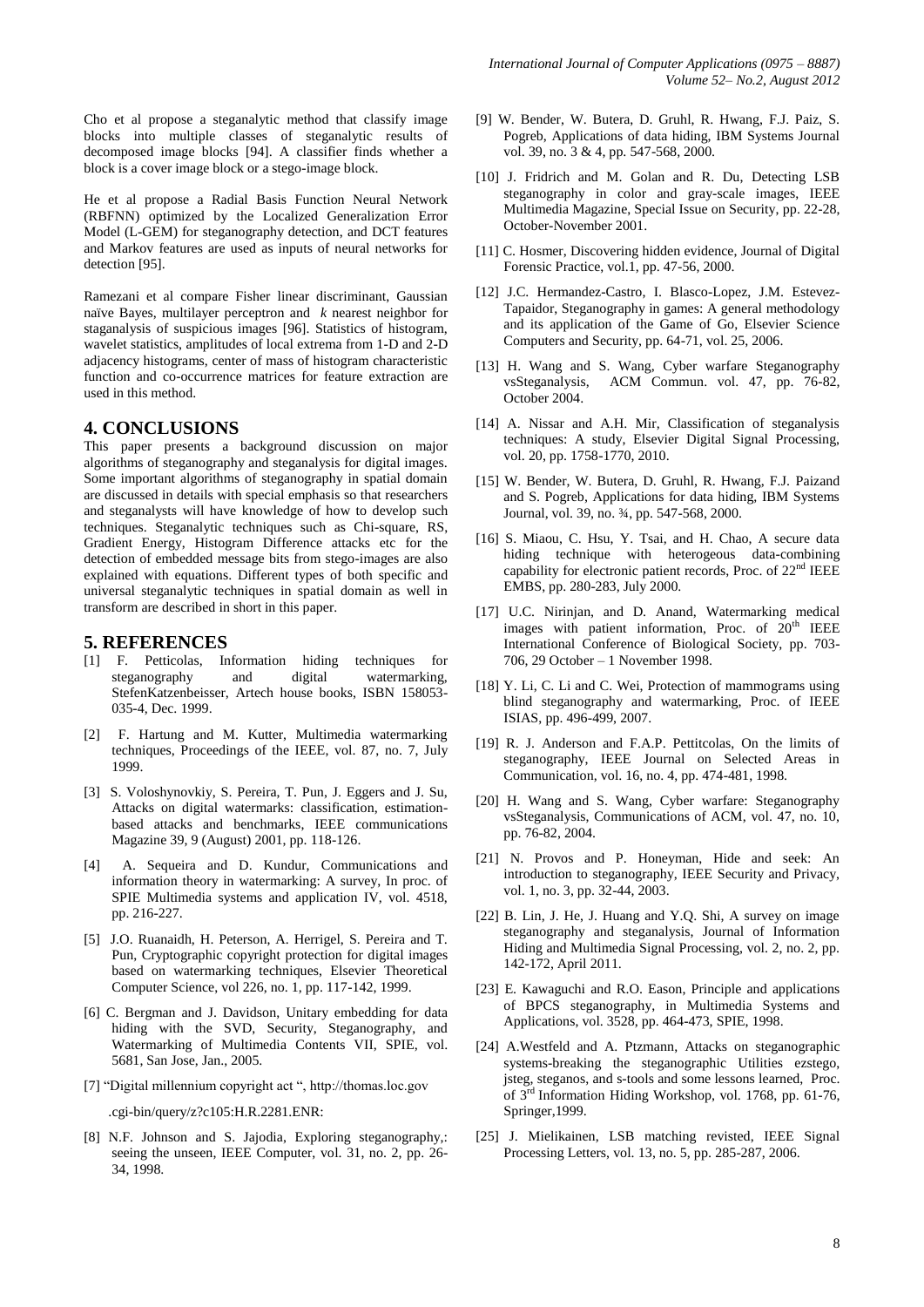- [26] X. Li, B. Yang, D. Cheng and T. Zeng, A generalization of LSB matching, IEEE Signal Processing Letters, vol. 16, no. 2, pp. 69-72, 2009.
- [27] J. Fridrich, D. Soukal and M. Goljan, Maximum likehood destination of secret message length embedded using pmk steganography in spatial domain, Proc. of IST/SPIE Electronic Imaging: Security, Steganography and Watermarking of Multimedia Contents VII, vol. 5681, pp. 595-606, 2005.
- [28] D.C. Wu and W.H. Tsai, A steganographic method for images by pixel-value differencing, Pattern Recognition Letters, vol. 24, no. 9-10, pp. 1613-1626, 2003.
- [29] Y. H. Yu, C.C. Chang and Y.C. Hu, Hiding secret data in images via predictive coding, Pattern Recognition, vol. 38, no. 5, pp. 691-705, 2005.
- [30] B. Chen and G.W. Wornell, Quantization index modulation: A class of provably good methods for digital watermarking and information embedding, IEEE trans. Information Theory, vol. 47, no. 4, pp. 1423-1443, 2001.
- [31] L.M. Marvel, C.G. Boncelet Jr. and C.T. Retter, Spread spectrum steganography, IEEE Trans. Image Processing vol. 8, no. 8, pp. 1075-83, 1999.
- [32] A.M. Farid, M. Akbarzadeh and F. Varasteh, A new genetic algorithm approach for secure JPEG steganography, in Proc. of IEEE of International Conference on Engineering Intelligent Systems, pp. 1-6, 22-23 April 2006.
- [33] A. Latham, JPHide[, http://linux01.gwdg.de/alatham/steg](http://linux01.gwdg.de/alatham/steg)

o.html

- [34] A. Westfeld, F5 A steganographic algorithm: high capacity despite better staganalysis, Proc. of International Hiding Workshop, vol. 2137, pp. 289-302, Springer 2001.
- [35] J. Fridrich, M. Goljan and D. Hogeg, Steganalysis of JPEG images breaking the F5 algorithm, Proc. Information Hiding,  $5^{th}$  International Workshop, IH 2002, Hiding,  $5<sup>th</sup>$  International Workshop, IH 2002, Noordwijkerhout, The Netherlands, Lecture Notes in Computer Science, October 7-9, 2578/2003, pp. 310-323, 2002.
- [36] X. Li and J. Wang, A steganographic method based upon JPEG and particle swarm optimization algorithm, Information Science, vol. 177, no. 15, pp. 3099-3191, 2007.
- [37] P. Sallee, Model-based steganography, Proc. of 2<sup>nd</sup> International Workshop on Digital Watermarking, vol. 2939, pp. 154-167, Springer, 2003.
- [38] K. Solanki, A. Sarkar and B.S. Manjunath, YASS: Yet another steganographic scheme, that resists blind steganalysis, Proc. of  $9<sup>th</sup>$ Information Hiding Workshop, Springer, vol. 4567, pp. 16-31, 2007.
- [39].K.B. Raja , C.R. Chowdary, K.R. Venugopal and L.M. Patnaik, A secure image steganography using LSB DCT and compression techniques on raw images, Proc. IEEE ICISIP05, pp. 170-176, 14-17 December 2005.
- [40] McKeon, Strange Fourier steganography in movies, Proc. IEEE ICEIT, pp. 178-182, 17-20 May 2007.
- [41] T. Bhattacharya, N. Dey and S.R.B. Chaudhuri, A session based dual steganographic technique using DWT and spread spectrum, International Journal of Modern Engineering Research, vol. 1, no. 1, pp.157-161,
- [42] A. Nag, S. Biswas, D. Sarkar and P. P. Sarkar, A novel technique for image steganography based on DWT and Huffman coding, IJCSS, vol. 4, no. 6, pp. 561-570.
- [43] T. Bhattacharya, N. Dey and S.R.B. Chaudhuri, A session based multiple image hiding technique using DWT and DCT, IJCA, vol.38, no. 5, pp. 18-21, 2012.
- [44] K.L. Chung, C-H. Shen, and L-C. Chang, A novel SVDand VQ based image hiding scheme, Elsevier Pattern Recognition Letters, vol. 22, pp. 1051-1058, 2001.
- [45] C. Bergman and J. Davidson, Unitary embedding for data hiding with the SVD, Security, Steganography and Watermarking of Multimedia Contents VII, SPIE, vol. 5681, San Jose CA, January 2005.
- [46] M.M. Hadhoud and A.A. Shallan, An efficient SVD image steganographic approach, IEEE ICCES, pp. 257-262, 14- 16, December 2009.
- [47] K.B. Raja, U.M. Rao, K.A. Rashmi, K.R. Venugopal and U.M. Patnaik, Robust and high capacity image steganography using SVD, IET-UK ICTES, pp. 718-723, 20-22 December 2009.
- [48] V.I. Gorodetski, L.J. Popyack, V. Samoilov and V.A. Skormin, SVD-based approach to transparent embedding data into digital images, Lecture Notes in Computer Science, vol. 2052, pp. 263-274, 2001.
- [49] Kh. Manglem Singh, L. Shyamsundar Singh, A. Buboo Singh and Kh. Subhabati Devi, Proc. International Conference on Information and Communication technologies pp, pp. 238-241, March 2007.
- [50] X. Zhang and S. Wang, Vulnerability of pixel value differencing steganography in histogram analysis and modification for enhanced security, Pattern Recognition Letters, vol. 25, pp. 331-339, 2004.
- [51] C.H. Yang, C.Y. Weng, S.J. Wang, H.M. Sun, Adaptive data hiding in edge areas of images with spatial LSB domain system, IEEE Transaction Inf. Forensic Security, vo. 3, no. 3, pp. 488- 497, September 2008.
- [52] W. Luo, F. Huang, J. Huang, Edge adaptive image steganography based on LSB matching revisited, IEEE Trans. on Information Forensics and Security, vol. 5, no. 2 June 2010.
- [53] R. Bohme and A. Westfeld, Breaking Cauchy model-based JPEG steganography with first order statistics, Proc. European Symposium on Research in Computer Security, 13th September 2004, Lecture Notes in Computer Science, vol. 3193, pp. 125-140.
- [54] C.C. Chang, P. Tsai and M.H. Lin, An adaptive steganography for index-based image using codeword grouping, Advances in Multimedia Information Processing-PCM, Springer, vol. 3333, pp. 731-738, 2004.
- [55] K.B. Raja, S. Sindhu, T.D. Mahalakshmi, S. Akshatha, B.K. Nithin, M. Sarvajith, K.R. Venugopal, I.M. Patnaik, Robust image adaptive steganography using integer wavelets, Proc. on 3rd International Conference on Communication Systems Software and Middleware and Workshops, COMSWARE'08, pp. 614-621, 6-8 January 2008.
- [56] Y.T. Wu and F.Y. Shih, Genetic algorithm based methodology for breaking the steganalysis systems, IEEE Trans. on Systems, Man, and Cybernetics – Part B, Cybernetics, 36(1), pp. 24-31, 2006.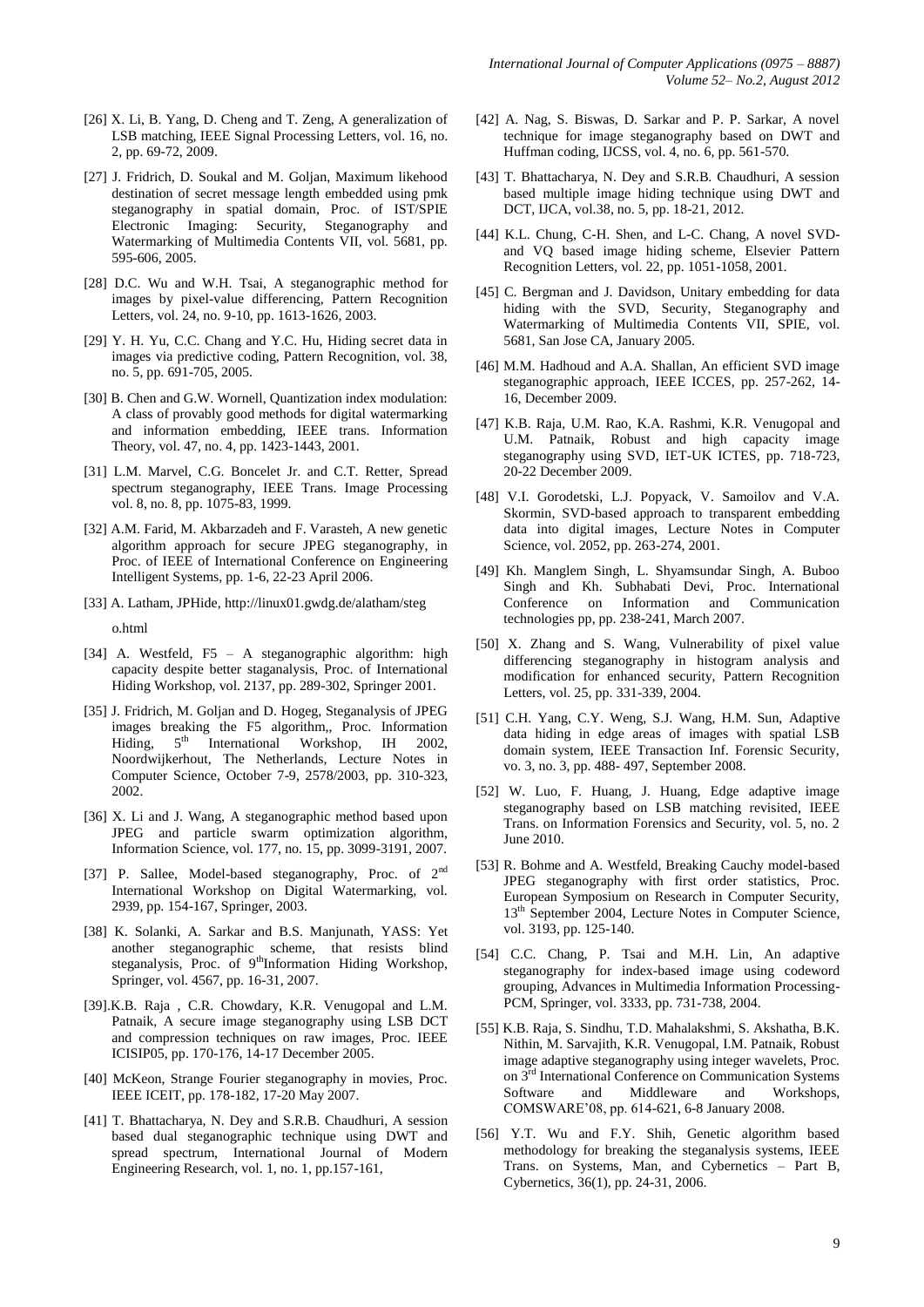- [57] J. Kong, H. Jia, X. Li, Z. Qi, A novel content-based information hiding scheme, Proc. On International Conference on Computer Engineering and Technology, vol. 1, pp. 436-440, pp. 22-24, January 2009.
- [58] R. Rakesh, S. Devathi, P. Sekhar, C. Sekharan, B. Surendra and K. Tatikonda, Message guided adaptive random steganography using counting-out embedding, IJCA, vol. 24, no. 6, June 2011.
- [59] P.R.S.S.V. Raju, Y. Vamsidhar and R.C. Sriram, Edge adaptive image steganography on LSB using Godel numbering, IJCST, vol. 2, no. 1, December 2011 (Online).
- [60] N.F. Johnson and S. Jajodia, Steganalysis of images created using current steganography software, in Lecture Notes in Computer Science, vol. 1525, Springer-Verlag, pp. 273- 289, 1998.
- [61] T.A Hawi, M.A. Qutayari and H. Barada, Steganalysis attacks on stego-images using stego signatures and statistical image properties, in Proc. IEEE TENCON, vol. 2, pp. 104-107, 2004.
- [62] J. Fridrich and M. Goljan, Practical steganalysis of digital images – state of the art, Security and Watermarking of Multimedia Contents IV, E.J. Delp III and P.W. Wong, editors, Proc. of SPIE, 4675, pp. 1-13, 2002.
- [63] l. Zhi, S.A. Fen and Y. Xian, A LSB steganography detection algorithm, Proc. of IEEE Symposium on Personal Indoor and Mobile Radio Communication, vol. 3, pp. 2780-2783, September 2003.
- [64]T.Zhang and X.Ping, Reliable detection of LSB steganography based on the difference image histogram, IEEE International Conference on Acoustics, Speech, and Signal Processing, vol. 3, pp.545-548 April 2003.
- [65] J. Fridrich, R. Du and I. Meng, Steganalysis of LSB encoding in color images, Proc. of IEEE Conference on Multimedia and Expo, July 31- August 2, 2000.
- [66] I. Avcibas, N. Memon, and B. Image steganlysis with binary similarity measures, IEEE ICIP, September 2002.
- [67] S. Dumitrescu, X. Wu, Z. Wang, Detection of LSB steganography via sample pair analysis, IEEE trans Signal processing, pp. 1995-2007, 2003.
- [68] A.D. Ker, Steganalysis of LSB matching in gray-scale images, IEEE Signal Processing Letters, 12(6), pp. 441- 444, June 2005.
- [69] J.J. Harmsen and W.A. Pearlman, Steganalysis of additive noise modelable information hiding, Proc. SPIE Imaging, Security and Watermarking of Multimedia Content, pp. 131-142, January 2003.
- [70] M. Niimi, R.O. Eason, H. Noda and E. kawaguchi, Intensity histogram steganalysis in bpcs steganography, Proc. of IST/SPIE Electronic Imaging: Security and Watermarking of Multimedia Contents, vol. 4314, pp. 555-564, 2001.
- [71] X. Yu, T. Tan and Y. Wang, Reliable detection of bpcs steganography in natural images, Proc. of ICIG, 2004.
- [72] K.. Sullivan, Z. Bi, U. Madhow, S. Chandrasekaran and B.S. Manjunath, Steganalysis of quantization index modulation data hiding, Proc. of IEEE ICIP, pp. 165-168, vol. 2, 2004.
- [73] T. Zhang and X. Ping, A fast and effective steganalytic technique against JSteg like algorithms, ACM symposium on Applied Computing, 9-12 March, 2003.
- [74] J. Fridrich, M. Goljan and D. Hogea, Steganalysis of JPEG: Breaking the F5 algorithm, Proc. of  $5<sup>th</sup>$  Information Hiding Workshop, Springer, vol. 2578, pp. 310-323, 2002.
- [75] C. Hong and S.S. Agaian, Spatial-frequency feature vector fusion based steganalysis, IEEE international Conference on Man & Cybernetic, vol. 3, no. 8-11, pp. 1866- 1870, 2006.
- [76] J. Fridrich, M. Goljan and D. Hogea, Attacking the OutGuess, Proc. of ACM Workshop on Multimedia and Security, ACM Press, pp. 3-6, 2002.
- [77] B. Bohme and A. Westfeld, Breaking Cauch model-based JPEG steganography with first order statistics, Proc. of 9<sup>th</sup> European Symposium on Research in Computer Security, Springer, vol. 3193, pp. 125-140, 2004.
- [78] B. li, Y.Q. Shi and J. Huang, Steganalysis in YASS, Proc. of  $10^{th}$  ACM Workshop on Multimedia and Security, ACM Press, pp. 139-148, 2008.
- [79] S. Liu, Y. Hongnun and W. Goa, Neural network based steganalysis in still images, Proc. of International Conference on Multimedia and Expo, ICME, vol. 2, pp. 509-512, July 2003.
- [80] S. Liu, Y. Hongnun and W. Goa, Steganalysis based on wavelet texture analysis and neural network, Proc. of WCICA, 2004.
- [81] I. Avcibas, N. Memon and B. Sankur, Steganalysis using image quality metrics, In Security and Multimedia Contents, SPIE, 2001.
- [82] H. Farid, Detecting hidden messages using higher-order statistical models, Proc. of IEEE ICIP, vol. 2, pp. 905-908, September 2002.
- [83] S. Lyu and H. Farid, Detecting hidden messages using higher-order statistics and support vector machines, Proc. of 5th International Workshop on Information Hiding, 2002.
- [84] W-N. Lie and G-S. Lin, A feature based classification for blind image steganalysis, IEEE Transaction Multimedia, vol. 7, no. 6, pp. 1007- 1020, December 2005.
- [85] D. Zou, Y. Q. Shi, W. Su and G. Xuan, Steganalysis based on Markov model of threshold prediction-error image, IEEE ICME, 2006.
- [86] Y.Q. Shi, G. Xuan, D. Zou, J. Gao, C. Yang, Z. Zhang, P. Chai, W. Chen and C. Chen, Image steganalysis based on moments of characteristic functions using wavelet decomposition, prediction error image and neural network, IEEE ICME, 6-8 July 2005.
- [87] X. Chen, Y. Wang, T. Tan and L Gei, Blind image steganalysis based on statistical analysis of empirical matrix, IEEE ICPR, 2006.
- [88] S-H. Zhan and H-B. Zhang, Blind steganalysis using wavelet statistics and ANOVA, IEEE Conference on Machine Learning and Cybernetics, vol. 5, pp. 2515-2519, 19-22 August, 2007.
- [89] X. Luo, F. Liu, J. Chen and Y. Zhang, Image universal analysis based on wavelet packet transform,  $10<sup>th</sup>$  IEEE Workshop on Multimedia Signal Processing, pp. 780-784, 2008.